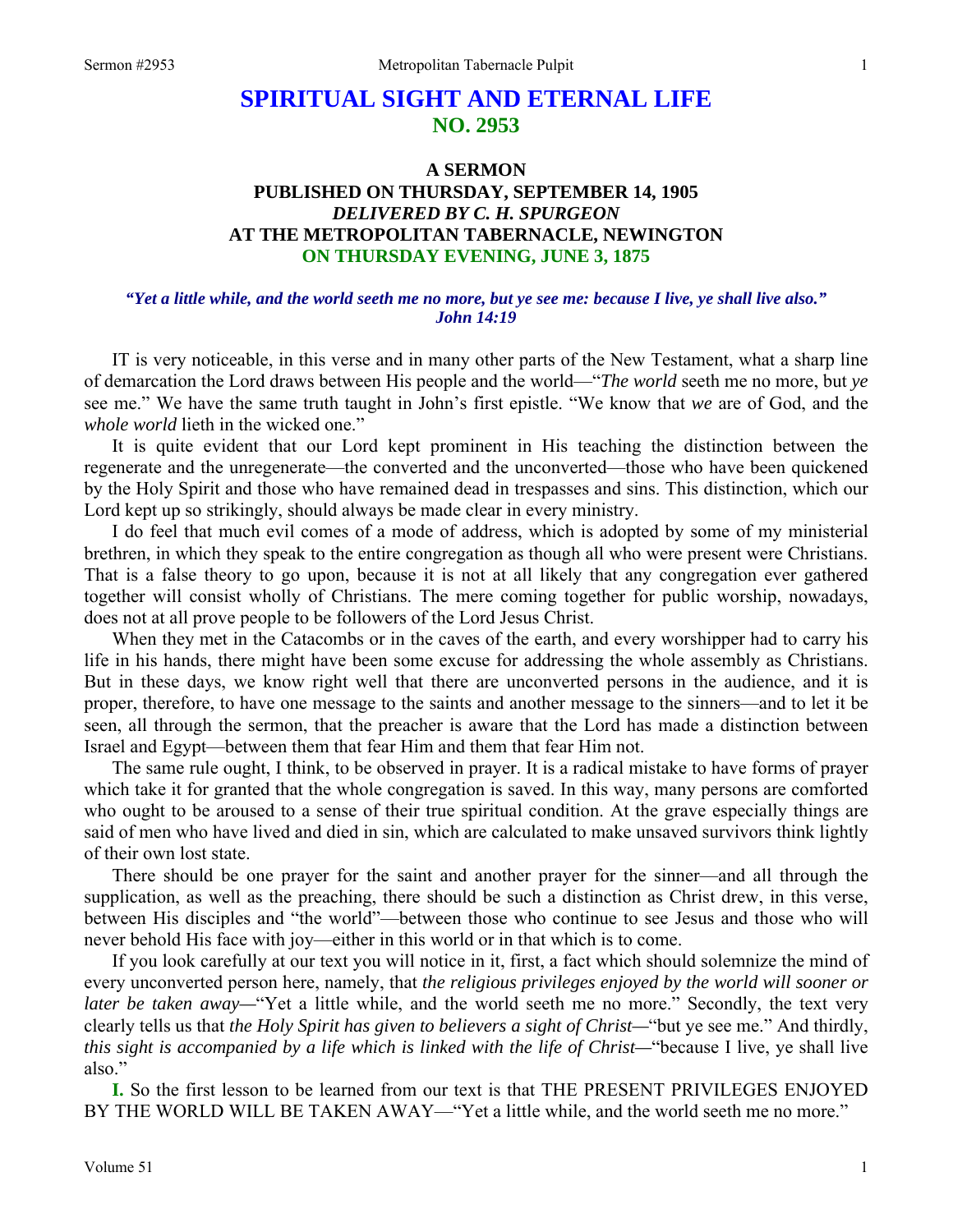*For a long time, comparatively, Jesus was seen here among the sons of men.* I call His life a long time, for every moment of it must have been painful to Him, since, for His pure spirit to have dwelt in the midst of impurity such as pervades this world, must always have been painful. Yet He tarried here and worked innumerable miracles of blessing.

 Sometimes He fed the thousands who crowded around Him, and He was constantly healing the sick, and doing everything that He could for man's good—the summary of His life was that "He went about doing good." He is gone now, and the world sees Him no more. How shamefully the men of the world treated Him! It would not be right for Him to come back to another persecution and a second crucifixion. They said, "This is the heir; come, let us kill him, and let us seize on his inheritance."

 They did kill Him, but He will never come here to be killed again. When He comes the next time, it will be in a very different fashion and for a very different purpose. The world will never again see Him as it saw Him then,—

#### *"A lowly man before His foes, A humble man, and full of woes."*

 No, earth, you have lost your Miracle-Worker. You sick ones, you have lost your great Physician. You hungry ones, you have lost Him whose blessed hands fed you. Never again will the weeping Mary and Martha see their brother raised to life. Never again will sorrowing widows have their dead sons restored to them from the grave's mouth.

 No, Jesus has gone and all the blessings which He was wont to bestow have ceased to be given, for the world sees Him no more. It will see Him again, certainly, but in a very different fashion—it will not see Him as Savior, and Friend, and Physician—it will only see Him with the rod of iron in His hand, passing sentence upon those who said, "We will not have this man to reign over us".

 Now, what has taken place as to the physical sight of Christ by the sons of men, will take place with all of you as to your mental sight of Christ unless you receive from the Gospel an inner and spiritual sight of Him. *All of you have, in a certain sense, seen Jesus Christ*. I mean that, when the Sabbath bells ring out, you are accustomed to go where you hear concerning Christ and His great salvation.

 There you sit and Jesus Christ is set forth evidently crucified among you—and blessed are your eyes, for they see, and your ears, for they hear what prophets and kings in vain desired to see and hear concerning Christ in days of yore. You go to your houses and there is that precious Book, the Bible, which contains the image of your Savior's face almost on every page. Your family altar brings Jesus very near even to some of you unconverted ones. The kingdom of God has indeed come nigh unto you.

 Nowadays Jesus Christ is preached in almost every street. A man need not go far, especially on the Sabbath day, if he wants to hear about Jesus Christ. So far as the hearing with the ear is concerned, He may be heard of almost everywhere. But it will not always be so. Some of you will soon go where the Sabbath bell is never heard. You will go where Sabbaths themselves are all unknown, except as dreadful memories of shamefully neglected privileges. You will go where no minister will tell you of grace, and mercy, and pardon bought with blood. You will go where you will never hear the music of—

#### *"Those charming bells, free grace and dying love."*

 The very opposite sound to that will forever grate upon your ears. There will be no godly teacher there to urge you to seek the Lord in your youth and to give Him your heart while you are yet young. There will be no loving parents there, with tears, and sighs, and pious examples, striving to lead you to Jesus.

 There will be no faithful preacher there, earnestly endeavoring, in simple language, to tell you "the old, old story" and to point you to Christ upon the cross. Only a little while and there shall be no Bible for you to read, no mercy seat to which you can go, no promise which you can plead, no blood of Jesus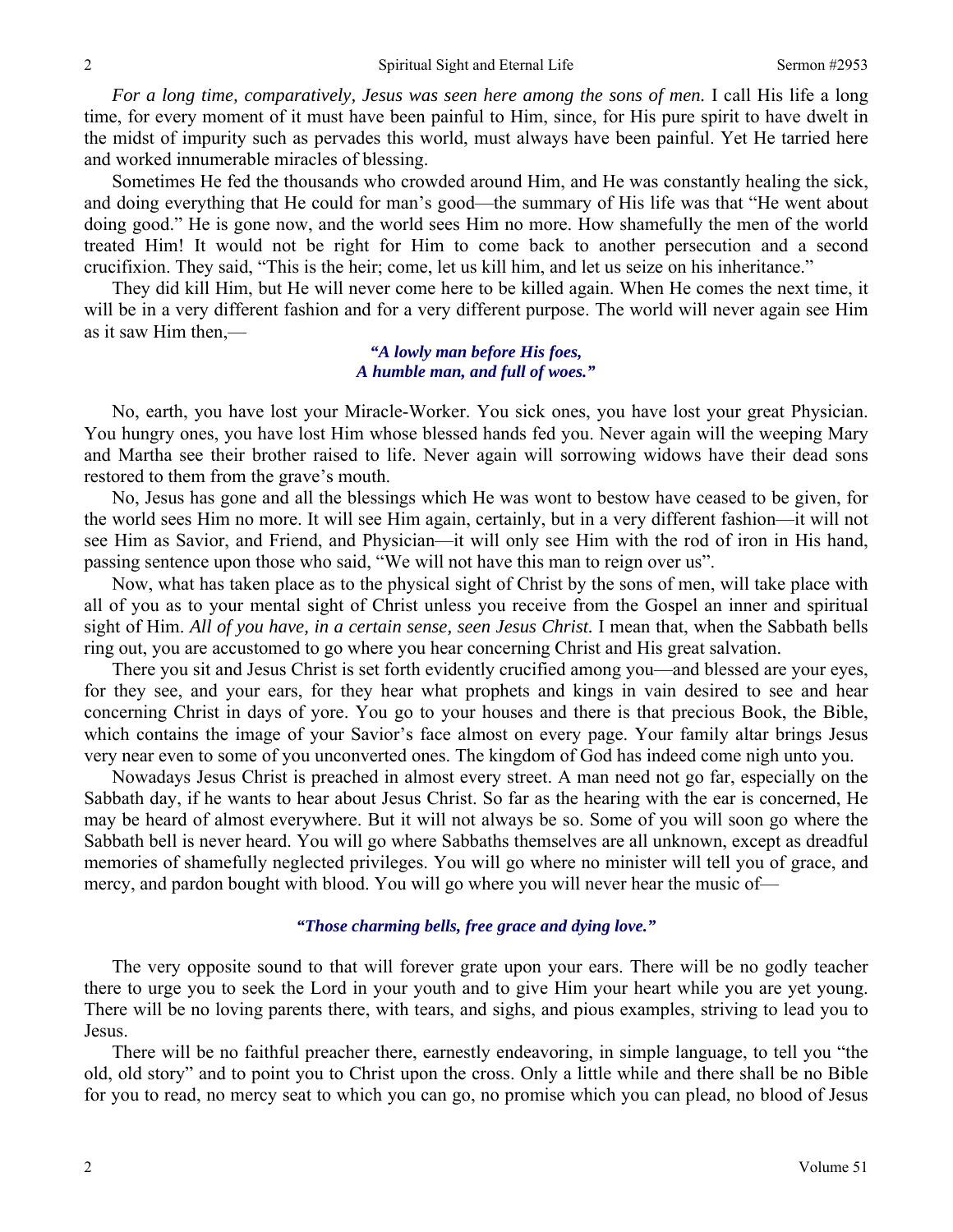in which you can ask to be washed—for you will be beyond the line of hope and beyond the reach of mercy.

 I am sure that, if I had to come to you, and say that I had received a revelation from heaven telling me that never again would some of you be permitted to attend a place of worship, never again to read your Bible, never again to kneel in prayer—but that you were forever to be denied all these eternal privileges—you would feel unhappy indeed. I wish you felt something of that kind of unhappiness now, because to have these privileges and yet to neglect them, is as bad as—in some respects, it is even worse than—it would be to have the privileges taken away.

 Godly Mr. Rogers, of Dedham, was preaching on one occasion about the Scriptures and their value, and endeavoring to impress upon the people the duty of prizing the Word and being obedient to it. And to bring the truth home very clearly to their consciences, he asked them to imagine that he was commissioned to take away the Bible from them. He took it up from the pulpit and turned round with it in his hand. "There," he said, "you are never to have it again. It has been a dreary book to many of you—you have not cared for it and you have neglected the reading of it, so I must take it away and you shall never hear another sermon from it, or hear anything more read from it."

 Then he pictured them all weeping and begging that the Book might be brought back to them again. And I would that, even though the Lord should not take these privileges away from you while you are in this life, you might nevertheless prize them, for this life will soon be ended—and then these privileges will be gone forever.

 Notice also that our Savior said, "Yet *a little while*, and the world seeth me no more." Oh, it is *such* a little while even if we live the longest life that is possible to men! But human lives are often cut short, suddenly and unexpectedly. Useful servants of the Lord Jesus Christ are taken away in the very midst of their usefulness and the home-call to them is a message to us, saying, "Be you also ready, for in such an hour as you think not, the Son of man comes."

 Some of you young people are reckoning that it will be a long while before you need come to a decision, but I pray you, think how short your lifetime may be. Certainly, if you do ever reach that period in which the voice of mercy shall cease to have a syllable to address you, you will then realize what a little time it has been.

 Why, even if a man could live as long as Methuselah, yet, if he once found himself shut up in hell, a life of a thousand years would seem to be but as a pin's point compared with the endless eternity—and he would grieve and lament bitterly that he had wasted in sin those winged hours upon which his destiny throughout eternity had hung.

 A little while, sinner, and you will never have another invitation to come to Christ. A little while, and there will be no outstretched arms of Him who died upon the tree, "the just for the unjust, that he might bring us to God." A little while—and *such* a little while—and you will see Jesus no more as a Savior, but you will see Him as your Judge, and hear Him say, not, "Come, ye blessed," but "Depart, ye cursed." Those who have outward privileges, and yet neglect them, shall have them taken from them and then how will they dare to appear before God?

**II.** Let us now turn to the second point, which is far more sweet to our souls. Let us think upon HOW THE HOLY SPIRIT HAS GIVEN SIGHT TO THE PEOPLE OF GOD—"The world seeth me no more, but ye see me."

 In the deepest meaning of the word, *no one ever truly sees Christ until the Holy Spirit opens his eyes*. There are some persons who have very strange notions of what it means to see Christ. I occasionally have to talk with poor, ignorant people—who do not, however, think themselves ignorant—who tell me that they have seen Christ. And I soon discover that they mean that they fancy they have seen Him with their natural eyes.

 I tell them that it is impossible, and then they tell me of some dream in which they think they saw Him. Now, my dear friend, even supposing you had a vision and that you did see Christ in it—do not place any reliance upon that. There is many a man, who has had a vision of the devil, yet has gone to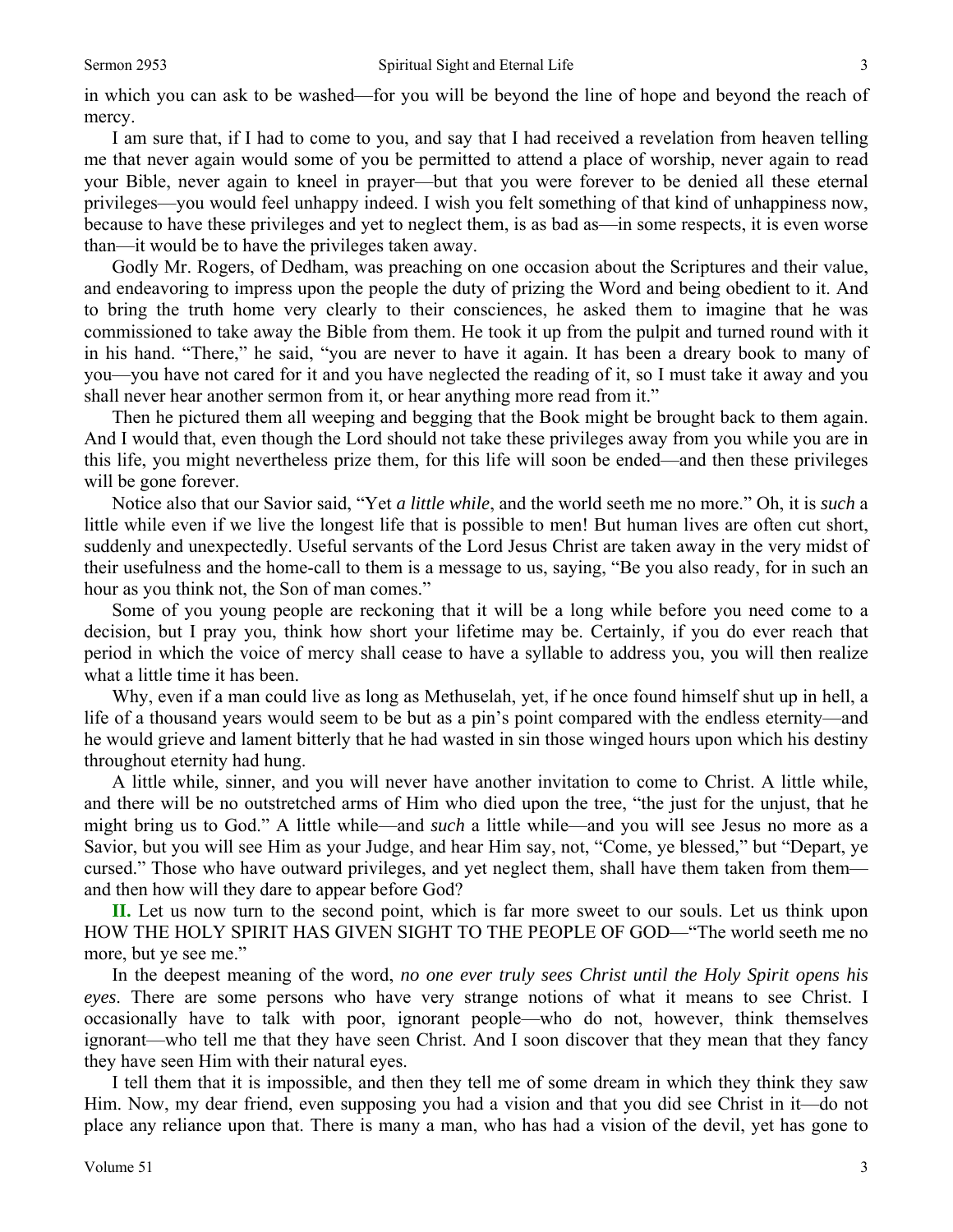heaven—and there is many a man who has had a vision of Christ, yet has gone to hell. There is nothing in that.

 Did not great multitudes, who lived in the days of Christ upon the earth, see Him with their natural eyes? Yet they were not saved. Many even stood around the cross and saw Him die, in that dread culmination of His life-work, when He was paying the price of His people's redemption, they stood and gazed at Him. But their hearts were not softened even by that matchless sight, for they jeered and jested while He was in His death-throes. That which can be seen with these eyes is of little consequence. The true sight of Christ—that sight which alone can save—is a spiritual sight, the sight of the inward soul.

 Our Lord Jesus Christ said to His disciples, "Ye see me." Let us notice the ways in which believers see Him in a spiritual sense. We see Him, first, with that earliest glance which continues throughout our whole lives—*the life-look at the Lord Jesus Christ*. You remember when you first saw Him thus. Could any other word describe your experience then? You did not see anything with your natural eyes, but you perceived, in your soul, that Jesus Christ stood as the one Substitute for sinners, and that, trusting in Him, your sin would be forever removed from you. And you did trust in Him.

 You looked unto Him and were lightened, and your face was not ashamed. Possibly, you had been a diligent student of the Scriptures before that and you may have been a tolerably intelligent theologian. But did you not know more of Christ in a single moment, when you had looked to Him with that saving glance, than you had ever learnt from any book or heard from any ministry.

 Then you could say, "I have heard of thee with the hearing of the ear, but now mine eye seeth thee." Then you knew what was meant by pardon through His precious blood and justification by His righteousness, for you had looked for yourself and had seen that Christ is able to save, for He had saved you. From that moment, you began to see Christ with the opened eyes of your spiritual understanding. Just as Christ's disciples were made to know that He was in the Father and that the Father was in Him, so you began to know that Jesus of Nazareth was in you and that you were in Him.

 You began to understand the eternal relationship between Christ and the Father, and between the Father and yourself. You began to perceive the offices of Christ as Prophet, Priest, and King. You began to study Him—the different points of His character, the different stages of His life, the different gleams of glory that shone even amid the darkness of His death—and so you saw Him.

 O dear brothers and sisters in Christ, *since that happy day, we have had many precious sights of Christ* and we have been constantly led to see more and more of Him. The Holy Spirit has lit up Christ to us by degrees, just as I have sometimes seen the lighting up of an illumination in which some one word was to be spelt out in letters of light. They have brought it out, letter by letter, with bright lamps, and at last, you could see the whole word.

 I am afraid that we have not learned to spell the whole of Jesus Christ's name yet, but what we do know, we would not give up for twice ten thousand worlds. We do not yet see Him so clearly as we shall see Him by and by, but still, our spiritual understanding does perceive far more of Him than it once did and we expect, in due time, to "be able to comprehend with all saints what is the breadth, and length, and depth, and height; and to know the love of Christ, which passeth knowledge."

 If you follow the run of the chapter from which our text is taken, you will be helped further to perceive how it is that we see Christ. According to the twelfth verse, *we see Christ by participating in His power*. "He that believeth on me, the works that I do shall he do also; and greater works than these shall he do; because I go unto my Father."

 A preacher who has never seen Christ in the way I have been describing, delivers sermons which are without spiritual power. But if anyone—even the feeblest among us—will teach others the truth which he has received from the Holy Spirit, feeling that all power in heaven and earth is given to Christ, and that, therefore He has sent His servants to preach His Gospel to all nations—such a man shall have the presence of Christ, and shall realize it by the power which will rest upon him, and by the results which will follow his testimony.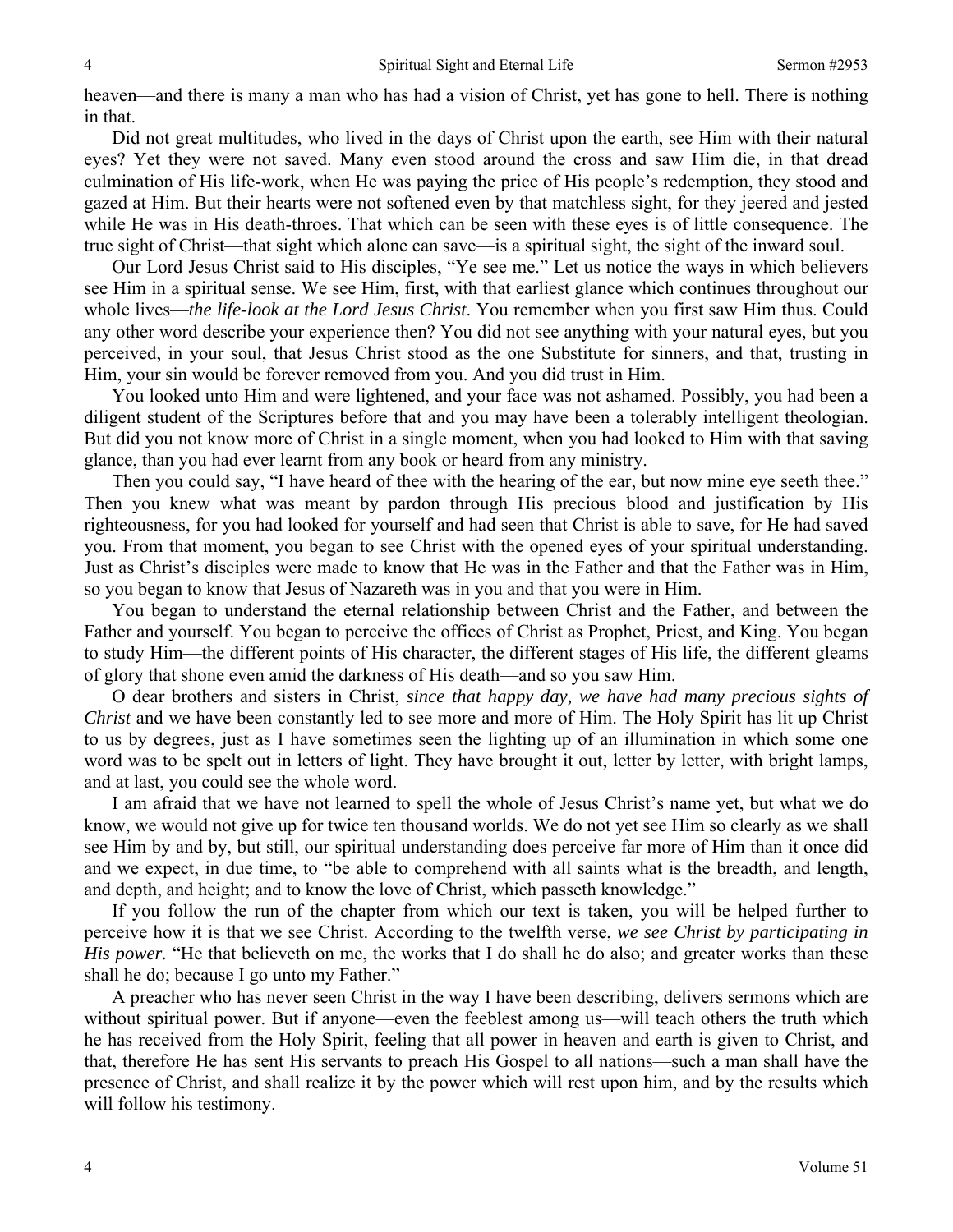Yes, brethren, Christ is with His people still. The power of Christ is not only up there in heaven, but it is given to Him on earth as well, and He clothes with His Spirit those who preach His Gospel simply and humbly, and that Spirit breaks men's hearts and binds them up again—spiritually slays men and makes them alive again—and does great marvels so that the power of Jesus Christ is truly seen in the midst of the assembly. Out of His mouth proceeds that two-edged sword with which the battles of divine grace are fought and won. I wonder how many of you who are here have ever seen Christ in this sense that His power has rested upon you in all forms of Christian service that are done as unto the Lord.

 If you have seen Christ thus, you have also seen Him in the sense described in the thirteenth and fourteenth verses, *pleading through you and with you in prayer—*"Whatsoever ye shall ask in my name, that will I do, that the Father may be glorified in the Son. If ye shall ask anything in my name, I will do it."

 Have you ever prayed in that way, as though Christ had said to you, "Go to My Father, tell Him I sent you. Use My name with Him, for My name has authority in the courts of heaven"? It is indeed blessed, when you are pleading with God, to feel that Christ is pleading through you—to see Him, as it were, as the great High Priest of our profession, standing before God with outstretched hands, pleading the merit of His blood that we may prevail.

 It is powerful pleading when you have Christ praying by your side and know that you have Him there—and when you feel that your prayer is not the petition of a suppliant who is pleading alone, but the utterance of one who is covered up and lost sight of in the person of the greater Pleader—the Lord Jesus Christ. This is indeed seeing Christ. "Ye see me," said Christ to His disciples, and we do see Him when we realize His power with us in the hour of prayer.

 We see Christ, again, *when we are obedient to His commands*, for the fifteenth verse tells us that He said to His disciples, "If ye love me, keep my commandments." A real Christian does what Christ bids him do, whether he is observed of men or not, because he realizes that he is in the presence of Christ. The very best check upon sinful passions, and the most divine incentive to spiritual earnestness, is the presence of Christ.

 O brethren, I cannot tell you what a delight it is to feel sure that Christ is near you and observing you—to feel as if His hands were upon your shoulder and His shadow resting upon you, like that of a father leaning over his child, and guiding the child's hand as he writes his copy—while you are trying to serve Him and yielding yourself up completely to Him, saying, "Tell me, my Lord, what You have for me to do and by Your grace, I will do it, for I live in Your sight and to please You is the one desire of my soul."

 Sinners never see Christ in this way. In fact, they do not care anything about Him. The children of God constantly see Jesus Christ before them, so that if they are tempted to sin, they cry, "How can we do this great wickedness, and sin against God?" If they are tempted to slumber when they ought to be actively engaged in His service, they can hear Christ knocking at their door and saying to them, "Open to Me." And they rise from their beds, and open the door to Him, and go forth with Him to do His will. You can, each one of you judge, beloved, whether in this sense Christ can say to you, "Ye see me."

 Christ is also to be seen by believers *in the efficacy of His Spirit*. Read what He says in the seventeenth verse—"Even the Spirit of truth; whom the world cannot receive, because it seeth him not, neither knoweth him: but ye know him; for he dwelleth with you, and shall be in you."

 Have you never felt the presence and power of the Spirit of God working within you? Does He never comfort you when you are depressed? Does He never guide you when you are in perplexity? Has He never come upon you to calm you when you have been getting excited with worldly joy? Have you never known the Spirit of God illuminate a truth which before you could not understand?

 Have you not known Him to point out to you a way of answering your accuser or adversary which you had not thought of, giving you in the self-same hour the very words that you should speak? Some of us know what it is to be more swayed by the Spirit of God than by our own spirit—and it should be so with every Christian.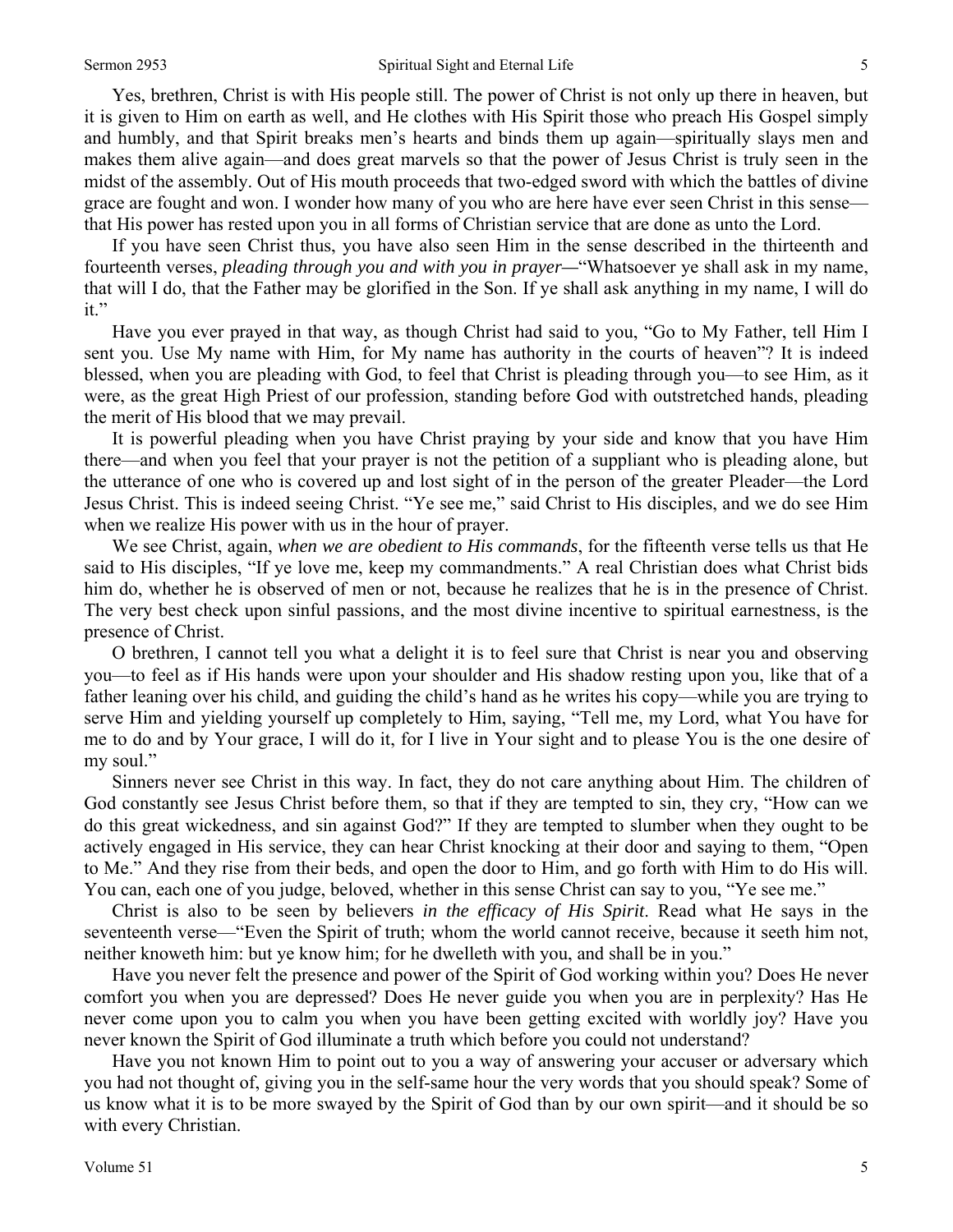He should yield himself up absolutely to that Divine Spirit who will bear him whithersoever He pleases, upward or downward, to ecstatic joy or to holy sorrow, but ever onward in that which glorifies God. Those who feel this power of the Holy Spirit really see Jesus Christ and so hear Him say to them as He said to His disciples, "Ye see me."

 And beloved, I must add here what some of you know right well—I would that we all knew it more and more—that *Jesus Christ is to be seen by that near, and dear, and intimate communion which He permits His children to have with Him.* They are to be daily walking with God, but as the sea, though always full, is not always at flood-tide, so the believer, who lives nearest to God, will not always experience precisely the same delights.

 There are high days and holidays for us—have you not had them? We hardly like to talk about them, for the love-dealings of Christ with our souls are such sacred secrets between Himself and us that we can scarcely speak of them to others. We have known such joy in fellowship with Christ that we have felt almost as the apostle did when he said that "He was caught up into paradise, and heard unspeakable words, which it is not lawful for a man to utter."

 Indeed, we cannot utter them, for human language can never express the bliss which sometimes fills our spirit when Jesus Christ reveals Himself to us. It is vain for infidels to tell me that there is no Christ, for I have seen Him. When men tell us that there is no heaven, we say, as Bunyan's pilgrims did, "What! No Mount Zion? Did we not see from the Delectable Mountains, the gate of the city?" Do they tell us that the love of Christ is a myth? We reply that it has been shed abroad in our hearts by the Holy Ghost and that, therefore, we can never doubt its reality and power.

 There is an individual, who is accustomed to go down the sewers and who has no sense of smell— "He has got no nose," a man told me once. Suppose that this man comes into a place which has been recently perfumed with perfume of roses or lavender water, and while we are all saying, "What a delicious perfume!" he says, "I do not believe there is any perfume here." But we are sure that there is.

 He says that he cannot see it, he cannot hear it, he cannot taste it, he cannot feel it, and he cannot smell it, so he does not believe it is there. No, poor man, he has lost one of his senses, so he cannot perceive it. And the world has lost its spiritual sense—that delicate nostril which can perceive the sweet perfume of the Rose of Sharon and detect His presence wherever He may be.

 But we, beloved, are not to be argued out of an undoubted fact of our spiritual experience. It is useless to try to pervert a genuine Christian from the faith, because he knows it, for he has tasted it, and handled it, and felt it. It is not a matter of opinion to him, but a matter of fact. The heathen philosophers said, of the early Christians, that they were the most obstinate men and women that they ever met. They said that the plainest arguments were lost upon them, for they clung to certain things which they asserted to be facts, and no one could, by any logic whatsoever, induce them to deny those facts.

 If we are genuine Christians, we are of the same stamp as those early saints. We might change our opinions, but we cannot give up our knowledge of the great facts of our spiritual experience—and we do know that Jesus Christ has revealed Himself unto us as He does not unto the world—and we dare not deny that it is so.

 He has given us such sweet fellowship with Himself that only in heaven itself can we ever be happier. Sometimes we have seemed to sit on the very doorstep of heaven and have heard the music inside—and we have wondered whether they could be happier there than we were outside. We have felt that they must have larger capacity for joy than we had if they had more joy than we possessed, for we were as full of joy as we could be. Well, this being the case with us, we cannot be made to deny the faith by anything that may be said to us by those who are strangers to our joy. "Ye see me," said Christ to His disciples and oftentimes we have felt that He might also say to us, "Ye see me," for, in the highest sense, it is true.

 Beloved friends, I must leave this point, but I wish, first, to ask everyone here, "Have *you* thus seen Jesus Christ? Do you see Him at this moment?" Remember that you must spiritually see Him with the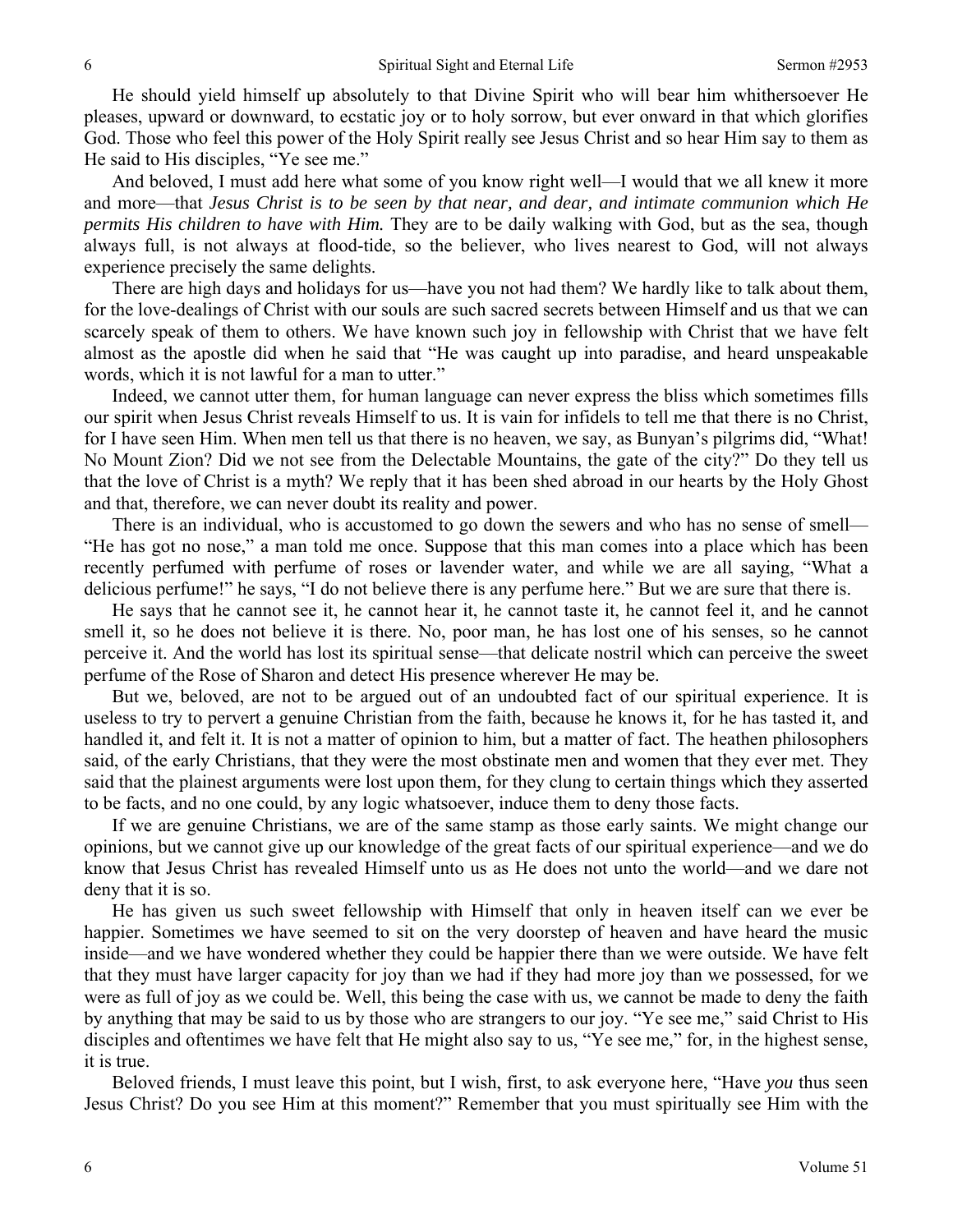eye of your soul, or else, when He comes to judgment, you will in vain call upon the rocks to hide you from His face.

 Recollect also that you cannot see Christ till the Spirit of God opens your eyes. You are blind. Spiritually, you are dead, and only the Spirit of God can make you live and give you sight. Oh, that the prayer might ascend from every unsaved soul here, "Blessed Spirit, breathe into me the breath of life that my dead soul may be quickened and that my darkened mind may be enlightened, that I may truly see You." May the Lord first give you that prayer—and then may He graciously answer it in your happy experience this very hour!

**III.** My last point is this—THE HOLY SPIRIT NOT ONLY GIVES US LIGHT, BUT HE ALSO GIVES US LIFE. Jesus said to His disciples, "Because I live, ye shall live also."

 Every soul, that has seen Christ in the ways I have described, is a living soul, and such a living soul that, as long as Christ lives, and because Christ lives, that soul shall live too. What a precious promise this is! One wants to have a whole sermon upon it—"Because I live, ye shall live also."

 That is to say, *we first get spiritual life from Christ*. We are dead in trespasses and sins, but a glance from His eye, through the gracious operation of the Holy Spirit, creates the first spark of life within us and then we look to Him—and so we live. We find in Jesus Christ, and in connection and in communion with Him, all that our souls need, so that we not only derive from Him spiritual life, but also the sustenance of that life.

 Then, *we get the life of Christ reproduced in us by living in fellowship with Him—*a life which is to bloom and come to perfection in the eternal life with Christ in glory. All the life that any believer ever had on the face of the earth, he must have derived from the Lord Jesus Christ, for he had none of his own.

 And when the Holy Spirit had given him this life from Jesus Christ, he could not keep it alive by his own power. He had to remain in union with Jesus if he was to continue to live, as Christ reminded His disciples, "Without me, (severed from Me), ye can do nothing." Let us recognize this fact, beloved, that we, who have seen Christ, have a new life within us which we did not create and which we could not nourish and sustain, but which Jesus keeps, and Jesus feeds, and Jesus preserves through the gracious ministry of the Holy Spirit. And thus we live as the world does not live—it is dead in sin, but we are alive unto God by Jesus Christ.

*This life, being Christ's life, is an everlasting life.* "I give unto them eternal life," says Christ concerning His sheep. Somebody once said, "Ah, but they may lose it!" What nonsense! How can they lose eternal life. How can that be eternal which comes to an end? "Eternal life" means a life that never ends. Language can only be meant to conceal men's thoughts if it does not mean that.

 But God uses language, not for the sake of concealing the truth, but in order to reveal it. And when the Lord Jesus Christ puts everlasting life into a believer, he has everlasting life, and he will live forever. And for this reason, he will live forever because Christ will live forever. "Because I live, ye shall live also." When Christ can die, then can the believer perish. When it shall be possible for Christ to be cast out of heaven—for His power and glory to be taken from Him, ay, for His very Deity to wax old and grow effete with age—then may the believer's life be quenched, but not till then.

 What strange notions some people seem to have about this matter! The doctrine of final perseverance, or the eternal preservation of believers, seems to me to be written as with a beam of sunlight throughout the whole of Scripture. If that is not true, there is nothing at all in the Bible that is true, for that truth is there if anything is. It is impossible to understand the Bible at all if it is not so. But it is so, glory be to God!

 What do the objectors say concerning the mystical body of Christ? Do they suppose that Christ's body keeps losing its members, as lobsters shed their claws, and grow fresh ones? Is that their strange simile—that the blessed mystical body of Christ goes on changing its members and getting new ones? To suggest such a monstrosity is approaching blasphemy.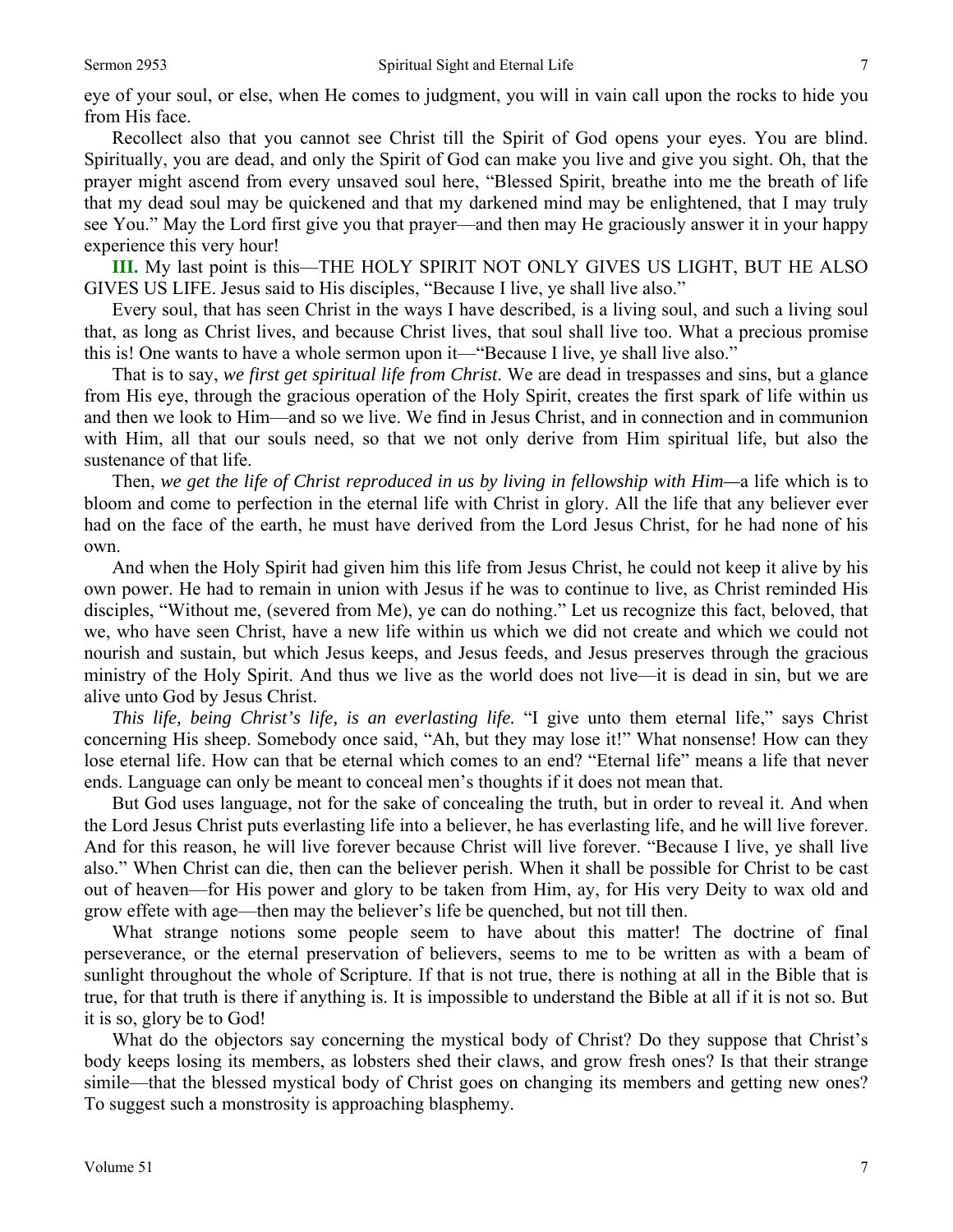The members of Christ's body must be safe forever, for they are one with Him. Shall Christ be mutilated? Shall He be cut in pieces and His beauty marred? That is impossible.

#### *"Once in Christ in Christ forever; Nothing from His love can sever."*

He never did and He never can lose one of those who are in Him.

 Put your trust in Jesus, dear friends, and this passage shall be true concerning you, "As many as received him, to them gave he power to become the sons of God, even to them that believe on his name; which were born, not of blood, nor of the will of the flesh, nor of the will of man, but of God"—"being born again, not of corruptible seed, but of incorruptible, by the Word of God, which liveth and abideth for ever. For all flesh is as grass, and all the glory of man as the flower of grass. The grass withereth, and the flower thereof falleth away; but the Word of the Lord endureth forever."

 Blessed is the man who has this Word of the Lord sown in His heart as a living seed, which cannot die or be destroyed. The Lord grant this blessing to each one of you, for His dear Son's sake! Amen.

#### **EXPOSITION BY C. H. SPURGEON**

#### *JOHN 14:15-31*

**Verses 15-17.** *If ye love me, keep my commandments. And I will pray the Father, and he shall give you another Comforter, that he may abide with you for ever; even the Spirit of truth; whom the world cannot receive, because it seeth him not, neither knoweth him: but ye know him; for he dwelleth with you, and shall be in you.* 

"I am going away from you. You will not have My personal presence much longer, but I will send you One who will never go away from you, for whom there is no death and no departure—'another Comforter, that he may abide with you for ever, even the Spirit of truth'—who knows the truth, who can teach the truth, and who applies the truth to the hearts and consciences of men—'whom the world cannot receive, because it seeth him not, neither knoweth him.'"

 Let us not imagine that the world ever will receive the Spirit of God. It is supposed by some, that the world gets more enlightened from age to age, but that is a supposition for which there is not the slightest foundation. The death of human nature never develops into life. The darkness brought by the Fall never becomes the light without the operation of a supernatural power.

 It is the Spirit of God that works this change in God's own children—"but ye know him, for he dwelleth with you, and shall be in you." He was with them in a certain sense, even while Christ was here, else they would have learned nothing. And He was more fully in them when Christ had gone back to heaven—hence they learned, after Pentecost, more of the meaning of the Gospel than they had ever gathered from the teaching of their Master.

**18-19.** *I will not leave you comfortless: I will come to you. Yet a little while, and the world seeth me no more; but ye see me: because I live, ye shall live also.* 

There is a continuous sight of Christ even as there is a continuous life in Christ. They who have not received the life of Christ cannot see Christ. How can there be eyes without life and how can there be the spiritual sight of Christ without the spiritual life in Him?

**20.** *At that day ye shall know that I am in my Father, and ye in me, and I in you.* 

This is a wonderful trinity of unities, each one a mystery, but each one to be known by the believer when he is instructed of the Spirit of God—Christ in the Father, the saints in Christ, and Christ in them. He that experientially knows what it is to be in Christ knows more than all the secular philosophers who have ever lived.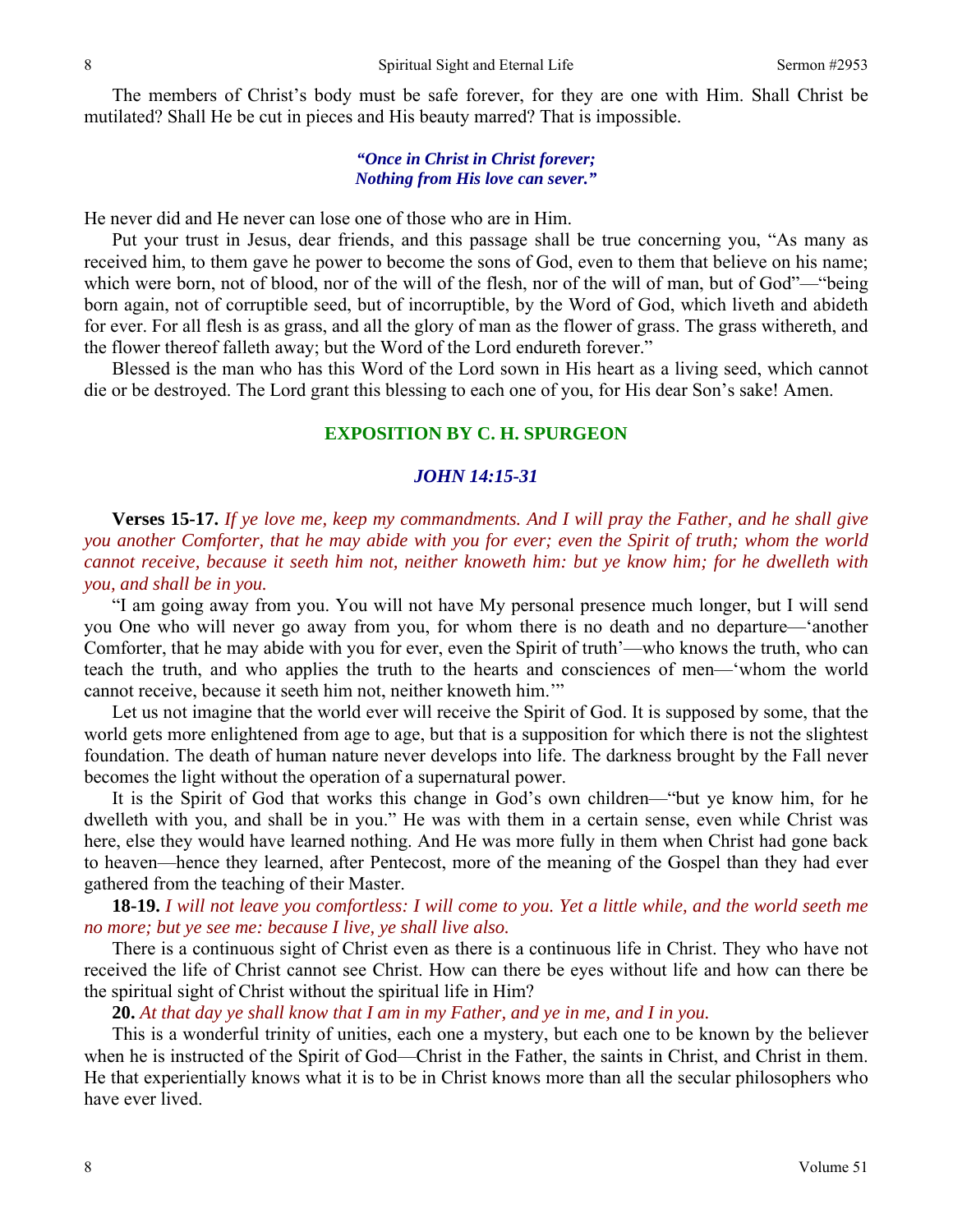**21.** *He that hath my commandments, and keepeth them, he it is that loveth me: and he that loveth me shall be loved of my Father, and I will love him, and will manifest myself to him.* 

Oh, what privileges are enjoyed by those who love the Lord Jesus Christ! We cannot help loving Him, and by that love we are assured that the Father Himself loves us, and we have the promise that Christ will yet more and more manifest Himself to us.

**22.** *Judas said unto him, not Iscariot, Lord, how is it that thou will manifest thyself unto us, and not unto the world?* 

"Why are we the subjects of this election, this selection, this gracious manifestation?"

**23.** *Jesus answered and said unto him, If a man love me, he will keep my words: and my Father will love him, and we will come unto him, and make our abode with him.* 

Just as the angels came to believing Abraham and sojourned for a little while with him, so will Jesus and the Father, strangers in this world, become sojourners with us. Jesus says of the man who loves Him, "My Father will love him, and we will come unto him, and make our abode with him." This is not a mere call, it is an abiding—"We will make our abode with him."

 God, whom the heavens cannot contain, yet comes and dwells in a lowly heart, and abides with a loving spirit—"We will come unto him, and make our abode with him." There is an aroma about these words which I cannot convey to you. But if you have the spiritual nostril, you will perceive their fragrance for yourselves.

### **24.** *He that loveth me not keepeth not my sayings: and the word which ye hear is not mine, but the Father's which sent me.*

You see that the Lord Jesus Christ does not profess to be a great original thinker, but He speaks as the Messenger sent by the Father. And unless we also are commissioned and taught by the Father, of what value will our poor feeble thoughts be? Our only power lies in the fact that we do not utter our own thoughts, but the truths which have been taught to us by the Holy Spirit. To some, this may look like weakness, but it is real strength.

**25-27.** *These things have I spoken unto you, being yet present with you. But the Comforter, which is the Holy Ghost, whom the Father will send in my name, he shall teach you all things, and bring all things to your remembrance, whatsoever I have said unto you. Peace I leave with you, my peace I give unto you: not as the world giveth, give I unto you. Let not your heart be troubled, neither let it be afraid.* 

When men in the East met one another, they usually gave the salutation, "Peace be unto you," "Peace be to this house." But Christ says—

**27.** *My peace I give unto you: not as the world giveth, give I unto you. Let not your heart be troubled, neither let it be afraid.* 

"I do not say, 'Peace, Peace,' where there is no peace. It is not a mere formal salutation, but there is a real, true peace communicated to you when I thus speak."

**28.** *Ye have heard how I said unto you, I go away, and come again unto you. If ye loved me, ye would rejoice, because I said, I go unto the Father: for my Father is greater than I.* 

Love makes us rejoice in the prosperity of the one we love. The Lord Jesus Christ, in coming to this earth, had taken upon Himself a subordinate position—He had become the stepping-stone between man and God. But now that He was returning to His glory—returning to His Father—it was the bounden duty of those who loved Him to rejoice—and we should do the same now.

 He has left behind Him the humiliation, the scorn, the spitting, the crucifixion, and who among us, who truly loves Him, would wish to bring Him back to this poor earth as He same at first? Ah, no! It is well that all that is over. There is sweetest music to our ears in our Lord's declaration, "It is finished," and our soul swims in a sea of light as we think of the ineffable glory with the father to which He has returned forever.

 **29-31.** *And now I have told you before it come to pass, that, when it is come to pass, ye might believe. Hereafter I will not talk much with you: for the prince of this world cometh, and hath nothing in*